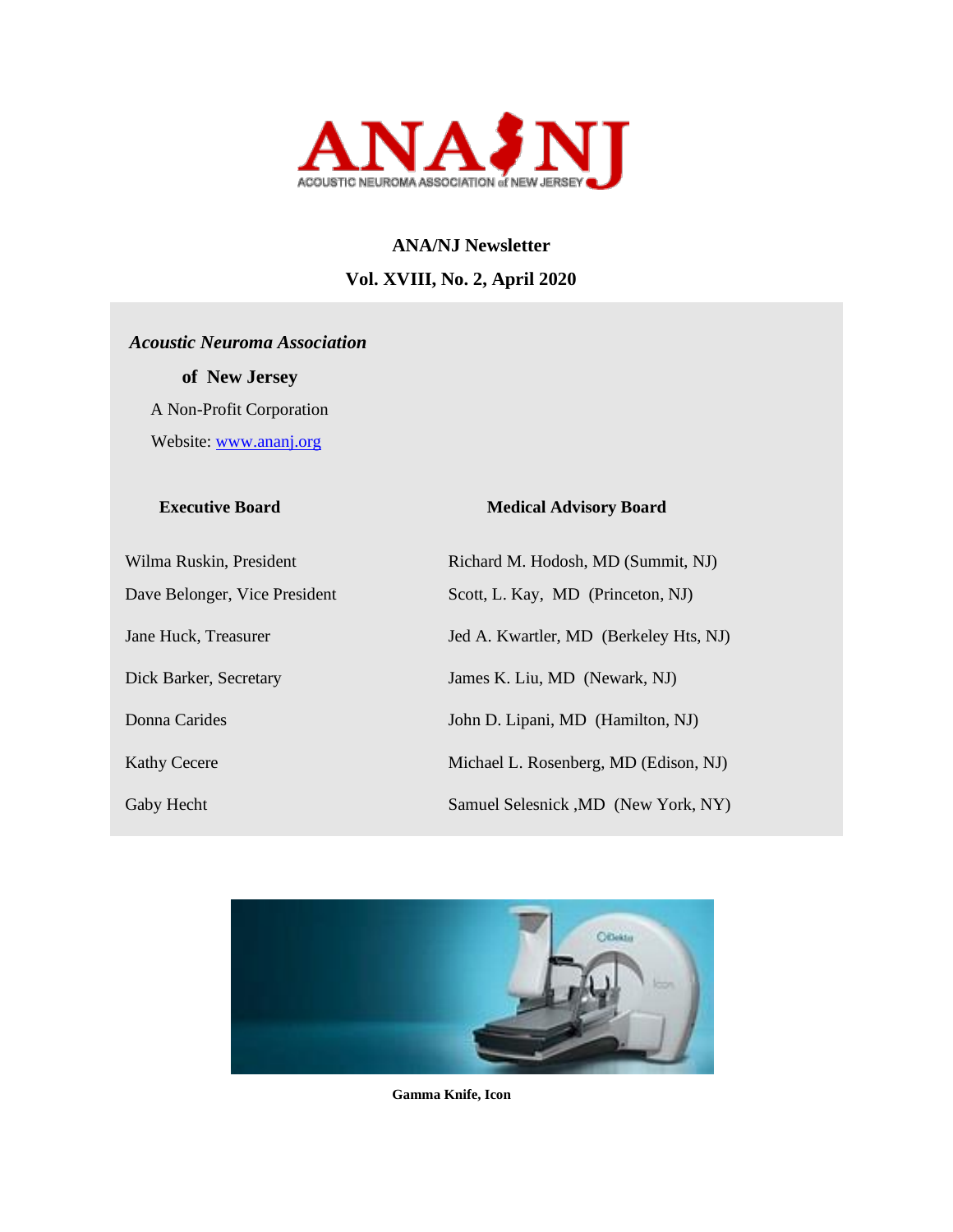#### **Notices**

● A reminder to please call Wilma if you would like to help the Executive Board in areas like program planning for future meetings, updating the ANA/NJ website, and/or improving our outreach on Facebook, among other things. Chat with Wilma about this at 609-510-9039 or 609-751-9501.

● Do you have important information about acoustic neuroma that you'd like to place here on the 'Notices' page? Or perhaps even a short article you've written about acoustic neuroma that you'd like to propose for the newsletter? Feel free to email any proposals to Dick Barker, editor, at [rjbarker@centurylink.net,](mailto:rjbarker@centurylink.net) or regular mail to Dick at 115 Barbertown Pt Breeze Rd, Frenchtown, NJ 08825. Our Facebook page (Acoustic Neuroma Association of NJ) is another opportunity to share in the conversation about the AN experience. Both newly diagnosed and earlier ANers appreciate "hearing" in these special ways.

• An interesting website to visit on your computer is BrainFacts.org, edited by neuroscientists who provide a wealth of information about the anatomy of the brain and the functions of its different structures. There's a wide variety of articles, videos and interactive features. A search for "Hearing," for example, led to an informative article by Allen Ryan, UCA/San Diego, entitled "Closing the Gap between Cochlear Implants and Natural Hearing" (2014), a discussion of research to fine-tune the implant's ability to register differences in pitch and volume. There's also a good video presentation (transcript available) on "The Vestibular System: The Brain and Balance," by neuroscientist Stephen Lisberger, Duke University.

• Akouos ('Listen') is the name of the Boston-based biotech company established in 2016 that hopes to develop the first gene therapy to treat hearing loss. The co-founders are Dr. Emmanuel Simons (PhD in medical engineering from MIT) and Dr. Michael McKenna (MD, Professor of Otolaryngology at Harvard Medical School). For information about the company's gene therapy research, see [www.akouos.com;](http://www.akouos.com/) and see also the Q&A with the co-founders entitled "Medical Report: Gene Therapy – An Emerging Strategy to Combat Acoustic Neuroma," in ANA *NOTES* (December 2019).

#### **FDA Approval of Cochlear Implants for Single-Sided Deafness**

 **T**he U.S. Food and Drug Administration (FDA) has approved MED-EL's cochlear implant (CI) systems for single-sided deafness (SSD) and asymmetric hearing loss (AHL). MED-EL/Medical Electronics is a leader in implantable hearing solutions, including the Bonebridge bone-conduction implant. This is the first time the cochlear implant has been approved for the two indications.<sup>1</sup>

 The approval of the MED-EL cochlear implant systems, including Synchrony and Synchrony 2, "was based on clinical data from a study at the University of North Carolina at Chapel Hill with 40 participants ages 18 or older to evaluate speech perception in quiet and noise, sound localization and quality of life. Trial participants had single-sided sensorineural profound hearing loss in one ear, or asymmetric hearing loss, for less than 10 years [average duration of 2.6 years] and had used a hearing aid regularly for at least some of that time. All of the people in the study had also tried some type of current hearing device to treat

<sup>&</sup>lt;sup>1</sup> MED-EL [\(www.medel.com\)](http://www.medel.com/), Press Release, Durham, NC, July 22, 2019.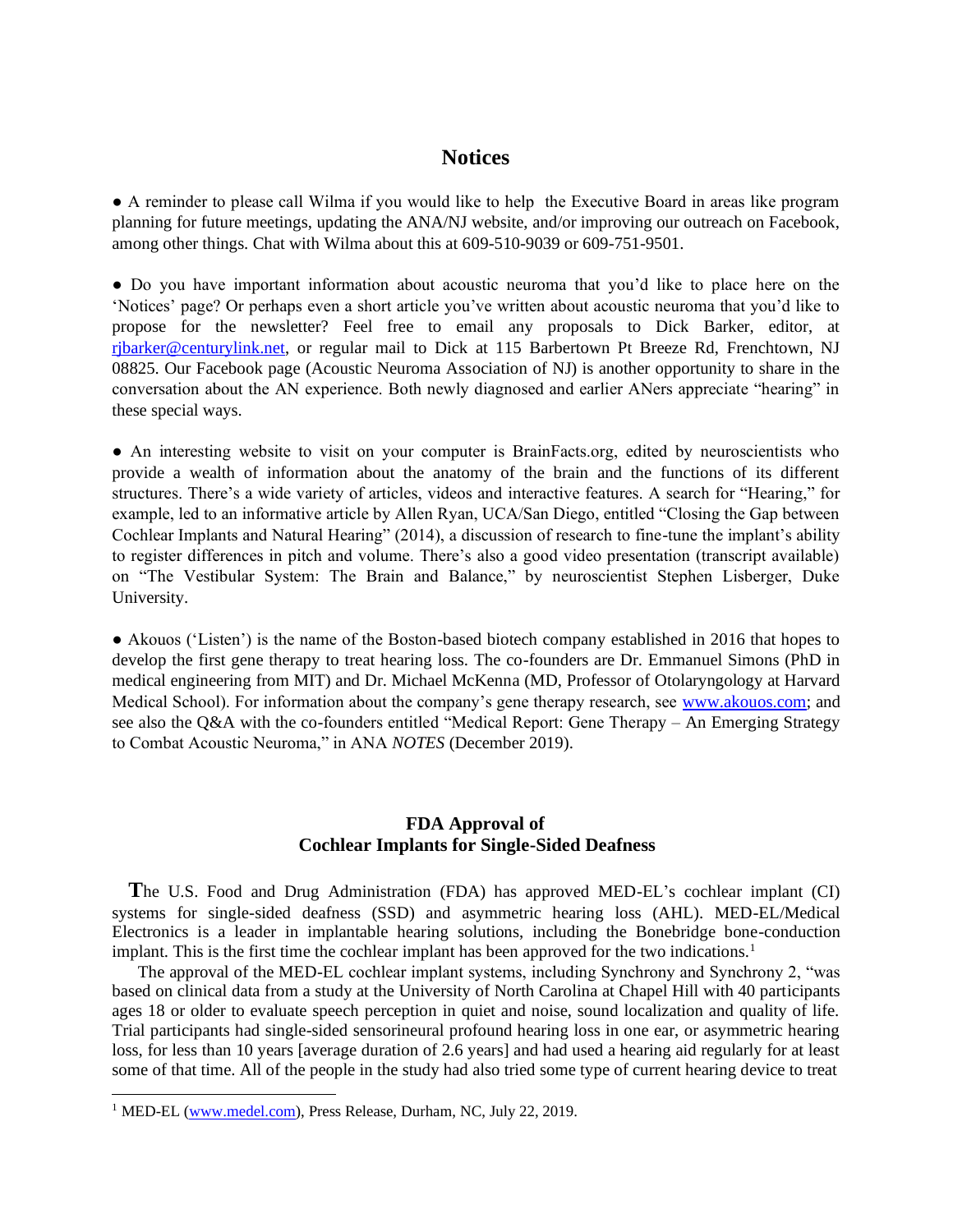SSD, such as a hearing aid, bone-conduction device, or a CROS hearing aid. Subjects were implanted at the University of North Carolina at Chapel Hill with the MED-EL CONCERT or SYNCHRONY Cochlear Implant System . . . [with a standard 31 mm electrode array]."<sup>2</sup>

What's shown on the palm of the hand in the image on the right is the part of the Synchrony system (ca.1 inch wide by 1.7 inches long) implanted under the skin near the deafened ear. The electrode array is on the long wire which is inserted into the spiral-shaped cochlea during surgery The transmitter for an external audio processor is held in place on the head by a small internal magnet. On your computer, you can Google 'Synchrony 2 Cochlear Implant' for a helpful video illustrating all parts and explaining how the overall system works.<sup>3</sup>



 The cochlear implant has the potential to bring back a deaf ear to hearing life. Are you currently thinking of having the cochlear implant for SSD?

 Actually, it would appear that the way most Americans have dealt with the problem has been simply to *learn to live with it*. A Columbia/ Johns Hopkins University study on "Prevalence of Adult Unilateral Hearing Loss and Hearing Aid Use in the United States" concluded just recently that "Unilateral hearing loss (UHL) is common among U.S. adults [7.2%]. But hearing aid usage is very low (2%), even when there is perceived handicap. Public health education is needed to increase awareness of and auditory rehabilitation for UHL"<sup>4</sup>

 Acoustic neuroma patients with SSD have been using CROS aids and Baha devices for quite a few years now. The Baha device was FDA approved back in 2002. Candidates for CI are expected to have had prior experience with such aids. Only recently have CI providers begun to advertise their advancing technology enticingly for "What You Can Do When Hearing Aids Aren't Enough?" FDA approval of the CI for SSD is likely to increase usage by encouraging medical insurers to give significant coverage more routinely for the implant. The process can be expensive, perhaps as much as \$50,000-\$100,000, considering the testing, surgical procedure and post-operative training with speech therapists and audiologists to assist in mastering the new way of hearing.

 But first of all, are you an acceptable candidate for the CI? To even get started, you must have a useable cochlear nerve that connects the ear to the brainstem. Testing for the integrity of the nerve by MRI and EABR (electrical auditory brainstem response) will be needed. Then too, there's the question of how long

<sup>&</sup>lt;sup>2</sup> MED-EL, *op.cit.* For a report on the clinical trial, see Emily Buss et al, "Effects of Cochlear Implantation on Binaural Hearing in Adults with Unilateral Hearing Loss," *Trends in Hearing* (Jan-Dec 2018). This report is also available online at [www.ncbi.nlm.nih.gov/pmc/articles/PMC59506/.](http://www.ncbi.nlm.nih.gov/pmc/articles/PMC59506/) 

<sup>3</sup> At PubMed, see J.P.Roche (Univ of Iowa College of Medicine), "On the Horizon: Cochlear Implant Technology," *Otolaryngol Clin North Amer*, vol. 48(6)(Dec 2015). Online free full text copy available.

<sup>4</sup> J.S.Golub, F.R.Lin et al, in *Laryngoscope*, vol. 128(7) (July 2018).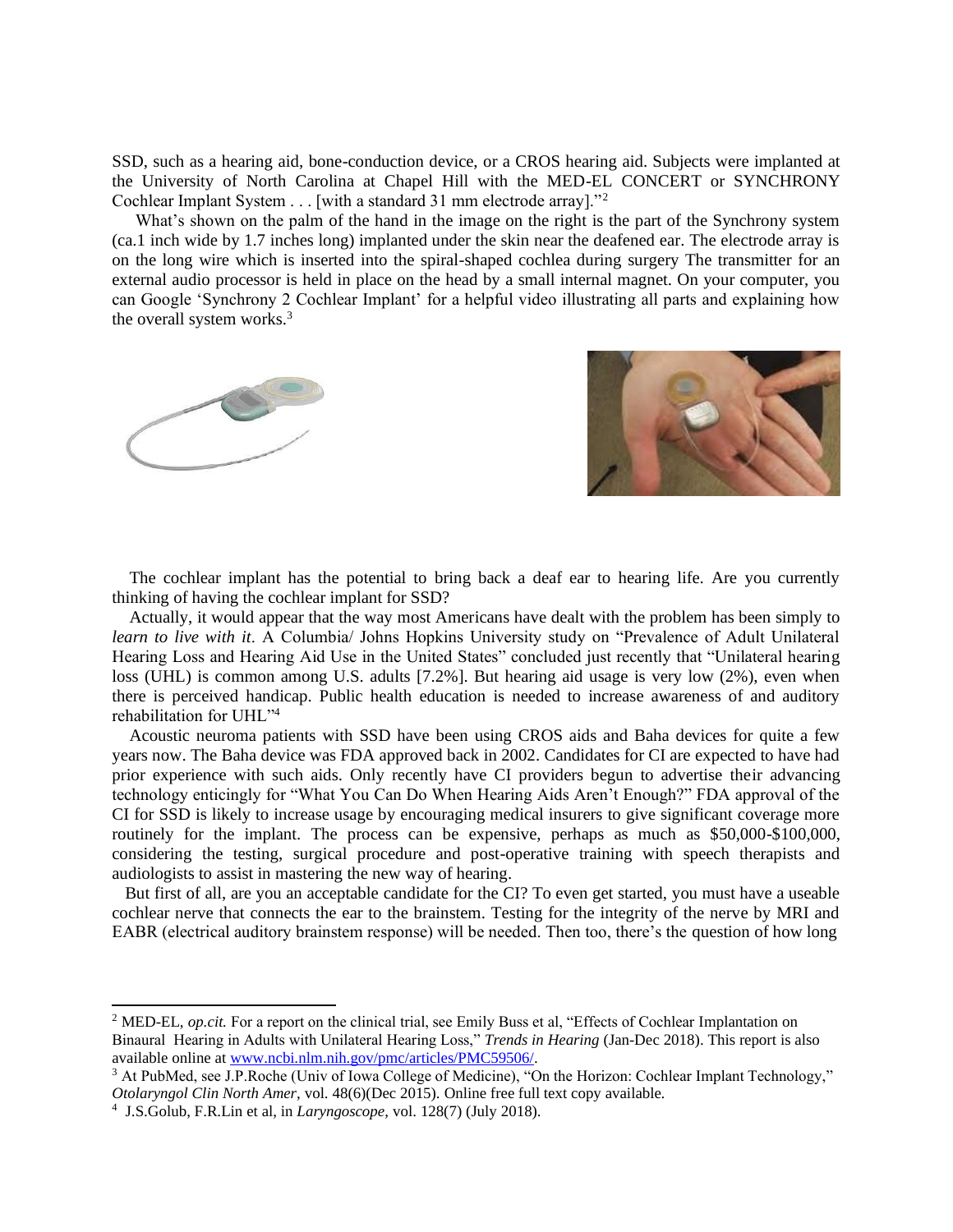the cochlear nerve has been out-of-service. Dr.Roland (NYU Langone) has observed: "Patients with a long-term deafened ear generally do not like or do not fully incorporate the cochlear implant signal early on and it takes a long period of time wearing the device and having the brain make sense of this new information."<sup>5</sup> Five to ten years is usually the limit set for the deafened ear, although benefit has been obtained in patients with long-standing UHL of more than 25 years.<sup>6</sup>

 Prospective candidates for the CI also need to ask themselves if they will be able to handle the novelty of the device and persevere with the auditory therapy and device fine-tuning necessary to train the brain to hear again in the deafened ear. The MED-EL clinical trial showed that consistent device use and dedicated practice were very important for positive outcomes throughout the follow-up period. Most subjects in the trial reported wearing their CI between 10-12 hours per day; the two poorest performers reported using their CI unreliably for only 4 hours per day. Learning to hear again with the CI can be fatiguing.

 One concern in the trial was the ability of the brain to sort out both acoustic and CI-electric stimuli, and the degree to which hearing from the CI might interfere with the acoustic signaling processing from the good ear. "Better ear dominance is one reason why clinicians and researchers often recommend postoperative rehabilitation with the CI alone for patients with SSD."<sup>7</sup>

The extent to which a CI has the potential to restore sound is highly individual.<sup>8</sup> After many years, it's hard to train parts of the brain that have not been stimulated regularly. The National Institute on Deafness and Other Communication Disorders recommends: "The decision to receive an implant should involve discussions with medical specialists, including an experienced cochlear-implant surgeon.

#### **Research on Regrowing Hair Cells**

Research at the University of Rochester and Harvard University, where scientists report on having been able to regrow sensory hair cells in the cochlea of neonatal mice, "could represent a new approach to cochlear regeneration [of hair cells] and, ultimately, restoration of hearing," writes Patricia White, associate professor at the Del Monte Institute for Neuroscience, Rochester School of Medicine.<sup>9</sup> The cochlea with its hair cells is where sound vibrations are converted into electrical signals, allowing people



**Cochlear Hair Cells**

<sup>5</sup> J.Thomas Roland, "Medical Report: Cochlear Implants and Acoustic Neuroma," *ANA NOTES* (December 2017). <sup>6</sup> Emily Buss et al, *op.cit.*

<sup>7</sup> *Ibid.*

<sup>8</sup> On Facebook, check out "Cochlear Implant Experiences" for individual stories.

<sup>&</sup>lt;sup>9</sup> "New Therapy for Hearing Loss?" *Rochester Review* (Fall 2018). See J.Zhang, P. White et al, "ERBB2 Signaling Drives Supporting Cell Prolif- eration in Vitro & Apparent Supernumerary Hair Cell Formation in the Neonatal Mouse Cochlea," *European Jour Neuroscience*,Vol 48(10) (Nov 2018).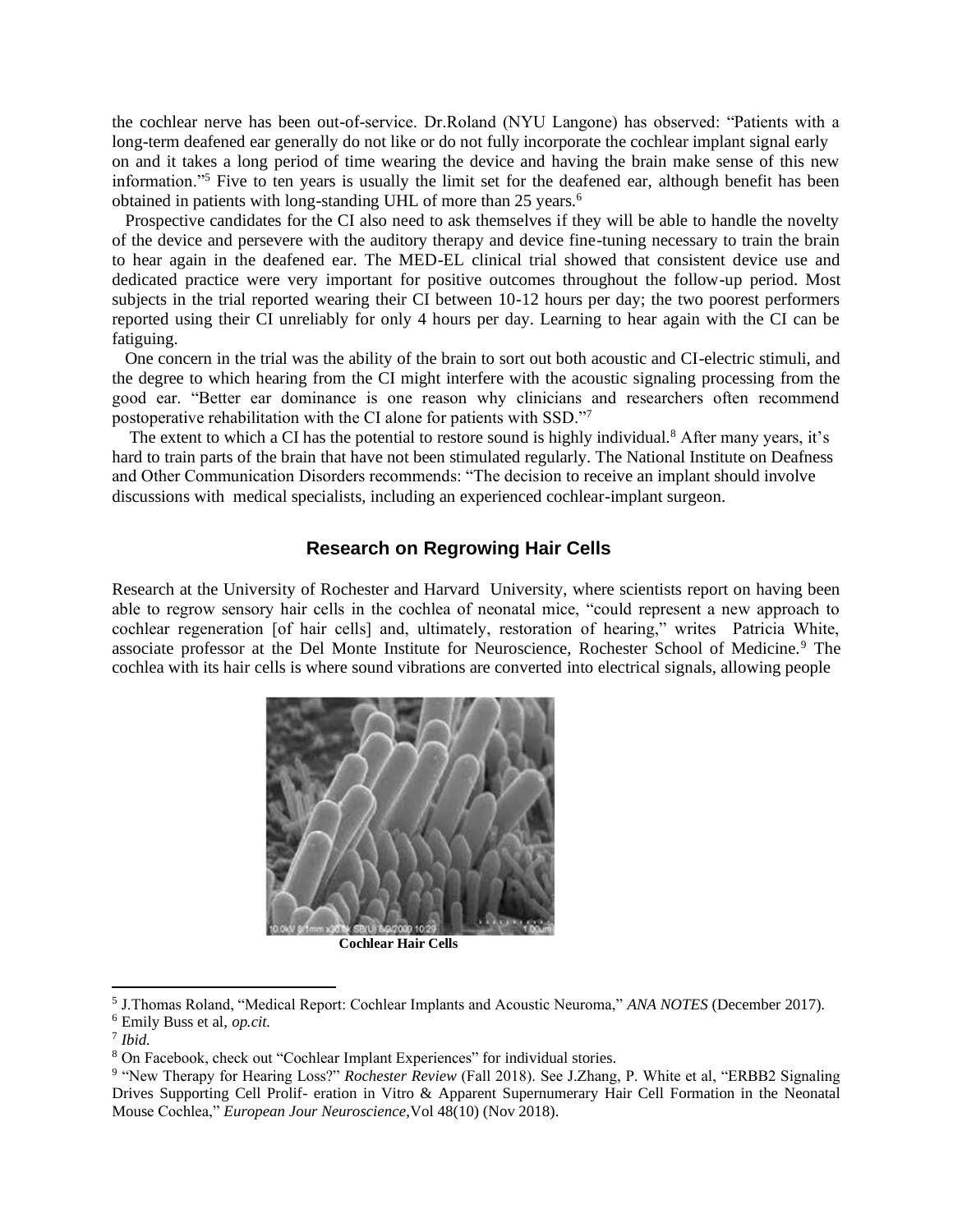to hear. "In mammals, cochlear hair cells are not regenerated once they are lost, leading to permanent hearing deficits." The new research centers on the role of a specific growth receptor named ERBB2 which acts to foster the generation of new sensory hair cells. J.Zhang, associate in neuroscience in the Dept of Biology at the University of Rochester commented: "It's funny, but mammals are the oddballs in the animal kingdom when it comes to cochlear regeneration. We're the only vertebrates that can't do it." But will we be able to soon?

#### **A Non-surgical Bone Conduction System**

The global company MED-El (headquarters in Innsbruck, Austria) has also obtained FDA clearance for ADHEAR, a bone conduction hearing system that does not require implant surgery or a through-the-skin abutment. The ADHEAR employs "skin drive," meaning that vibrations for hearing are passed across the skin to the bones of the skull.



 An overview of the system in *Audiology Online* (Oct 2019), sponsored by MED-EL, describes how the system is comprised of two parts: an adhesive adapter and the audio processor (see above). "The adhesive adapter is placed on the hairless area of the mastoid behind the ear. The audio processor simply clicks into place on the adhesive adapter. The processor may be removed as desired throughout the day. The adapter stays in place typically for days at a time."<sup>10</sup> The adapter is medical grade adhesive that is latex-free.

 The contralateral ear to which the sound is being routed should have normal air and bone thresholds of 20 dB HL or better.

 The audio processor features a lightweight design, automatic adaptive directional microphones, gain and compression controls, noise reduction, and feedback management. The design is symmetric so the device can be used on either ear. It is available in 3 colors: brown, silver and black.

<sup>&</sup>lt;sup>10</sup> A.O'Donnell et al, "ADHEAR System by MED-El: An Overview of the Research and Clinical Experiences from the Field" (2019). There is a demo on UTube by Dr.Cliff Olson.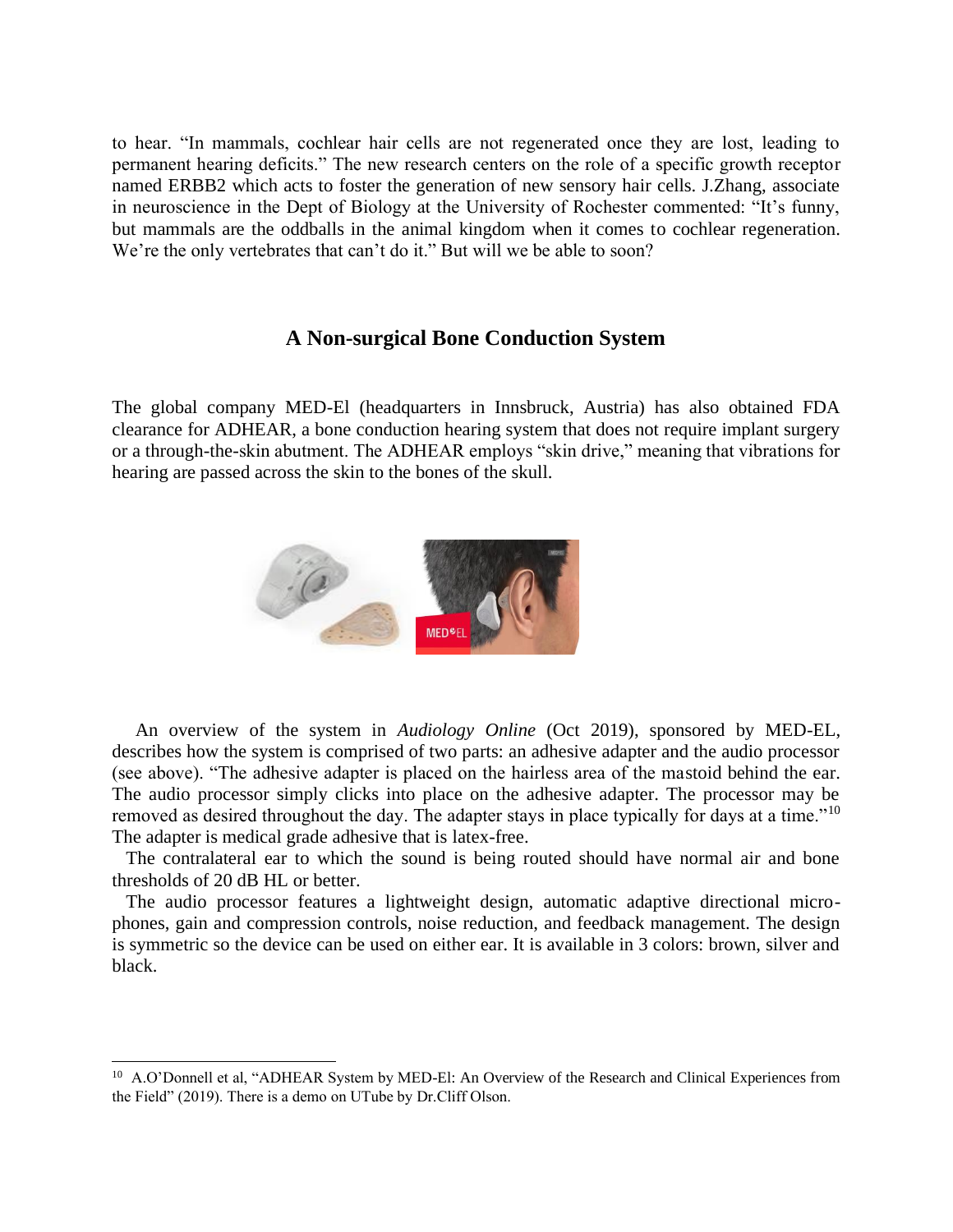

### **Cindy Rivkin in the Spotlight**

**T**he bottom line is that being deaf is hard and it's tiring. If it wasn't for a wonderful, supportive, close knit family, Cindy wouldn't have overcome so much. She had a close family growing up and her Mom is her best friend. She has a supportive husband and two grown children now and



throughout her ordeal they held her together.

 Cindy's troubles came packed together in way too short a time period to not be overwhelming. She had lost her left hearing gradually, probably due to a cold, so when she was diagnosed with an acoustic tumor in her right ear it was alarming. She held out as a 'wait-and-watch' for several years but when the tumor showed growth, she felt it was time to act.

 Cindy was nothing if not thorough in her research and exploration of her options, but no doctors were especially enthusiastic about taking on the risk of her being plunged into total silence. In the end, after considering her options with doctors on both coasts, she chose Dr. Samuel Selesnick to do her retrosigmoid surgery, because if the 20% chance that she might lose her right hearing occurred, he could also do cochlear implants for her. Before she was able to do any of that, however, she was diagnosed with another medical problem which more urgently needed attention. She headed into the hospital for that surgery before she could proceed with the other. Thankfully it turned out not to be cancer as feared.

 Six months later, Cindy was back in the hospital for her AN surgery. She couldn't risk radiation because the scarring it would cause would preclude a cochlear implant and she needed to retain that option. Surgery was done at Sloan Kettering Hospital: and indeed, it left her totally deaf. Despite that she insisted on going to her son's Junior High School performance in "The Beauty and The Beast." At her son's request, the school roped off prime seats for her. It was a silent performance for her, but she was there. Family is everything.

 Cindy pushed hard to be scheduled quickly for a left cochlear implant (CI) wanting to move out of her silent world where communication was done at home with a white board. When the family gathered for meals, as they frequently did, her mom made sure to always provide pads, pens and markers at every seat ensuring she was included in the conversations. Her husband, kids, mom, stepdad, sisters-in-law, her niece and nephews, and her mother-in-law all went to unbelievable lengths for her. She is so very grateful.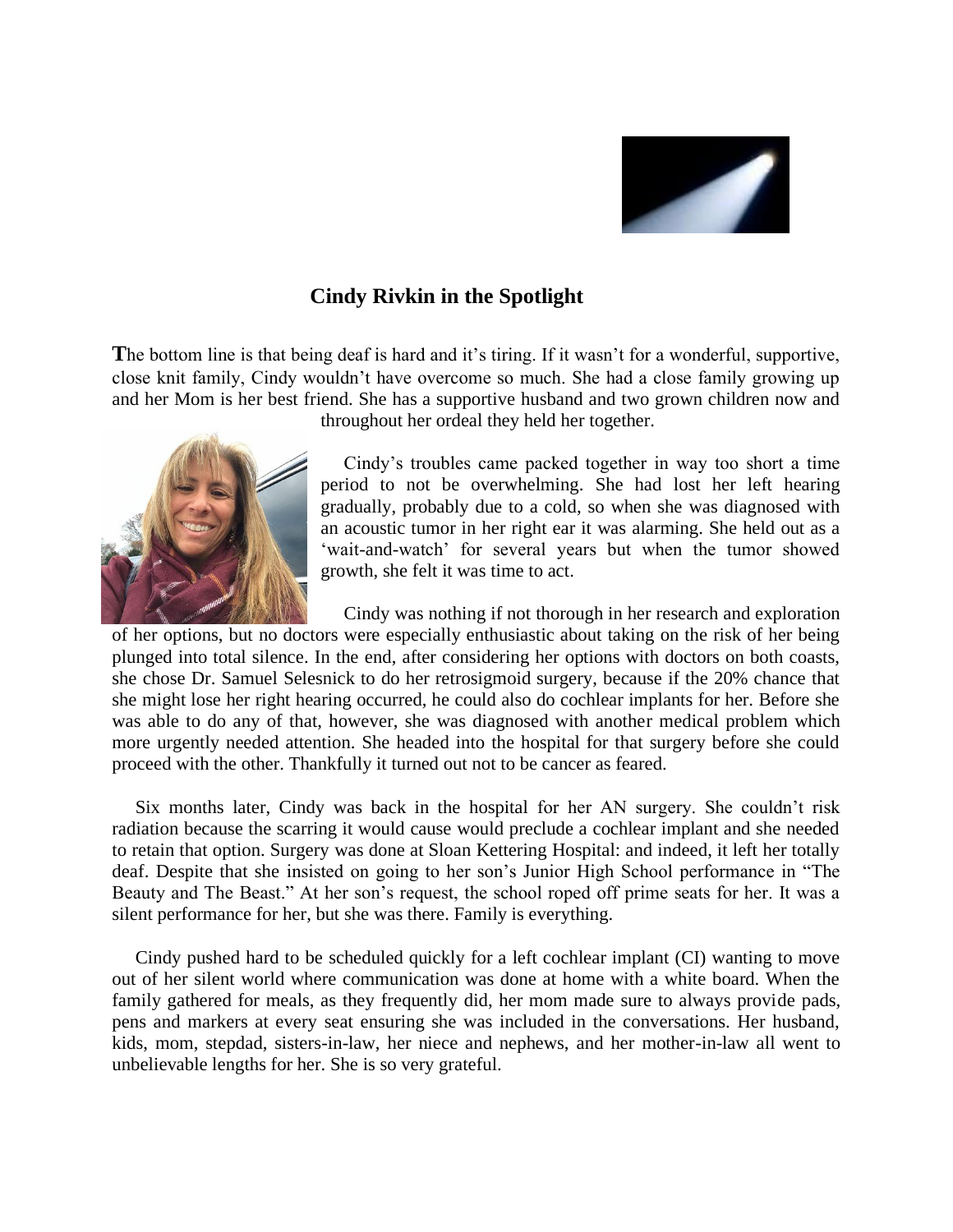The CI magnet was implanted at 6 weeks post AN surgery (on the opposite ear) and the hearing device was activated 2 weeks later. Amazingly, she could hear her mother right away, though not her husband, and she was unable to distinguish between her children. Her recovery from this first CI surgery was easy but the surgery later in the year for the AN side was much longer and more complicated due to scar tissue and complications from anesthesia. She had severe leg pain afterwards which turned out to be a blood clot requiring an emergency operation to save her life. She'd had seven surgeries in less than a year and a half! Hence, when she told her family, none of whom wanted a dog, that she wanted one, they didn't have the heart to say no to her. It soon became apparent that Jet, as he was named, was her best medicine giving her comfort, companionship, acceptance and love. Cindy is sure that in an emergency, with her devices off, Jet would alert her to danger.

 It is now five years since Cindy received her Cochlear Implants. Over the first year there were many adjustments to correct the programming to improve her hearing. She was initially nauseated by high frequency sounds, but this was resolved through programming adjustments. There was hope that the second CI would eliminate her tinnitus, but although much improved, it

never went completely away. Cindy does very well hearing and understanding in quiet environments when she can also see the speaker's face, but noisy environments remain excruciating. Sound and the constant work to interpret it is exhausting and causes brain fog. When Cindy takes off her CIs at night to sleep, she is plunged back into silence, which is unnerving. She has adjusted to a different life but has also been able to retain much of the good from her earlier life with necessary adjustments. There is little improvement these days in her hearing, which will never be like "the real thing". Adding sign language is not a realistic consideration, due both to the difficulty of learning this other language and the fact that those she would communicate with do not sign.

 Cindy needs hearing breaks after a number of hours due to brain fatigue. She has sought support and answers to her questions from social media groups, including those for Acoustic Neuroma prior to her surgery and for Cochlear Implant users afterwards. The CI group helped her early on to realize things would improve over time and with fine tuning of her CIs. Members helped her to deal with her anxieties such as going for her first haircut after getting her CIs. She was self-conscious about her scars and worried knowing she'd be deaf during the hair wash and cut when the external parts for her CIs were removed.

 In the real world, Cindy finds people have trouble understanding that her challenge with understanding speech is not a matter of volume but rather acuity, and that often it just requires patience and rephrasing a few words to enable her to understand. She doesn't like to call attention to her hearing loss and tries to manage without telling people. By all appearances, she is a normal, healthy young woman, but in reality, she is coping every day with the extra work of deafness.

> Interview by Kristin Ingersoll January 20, 2020